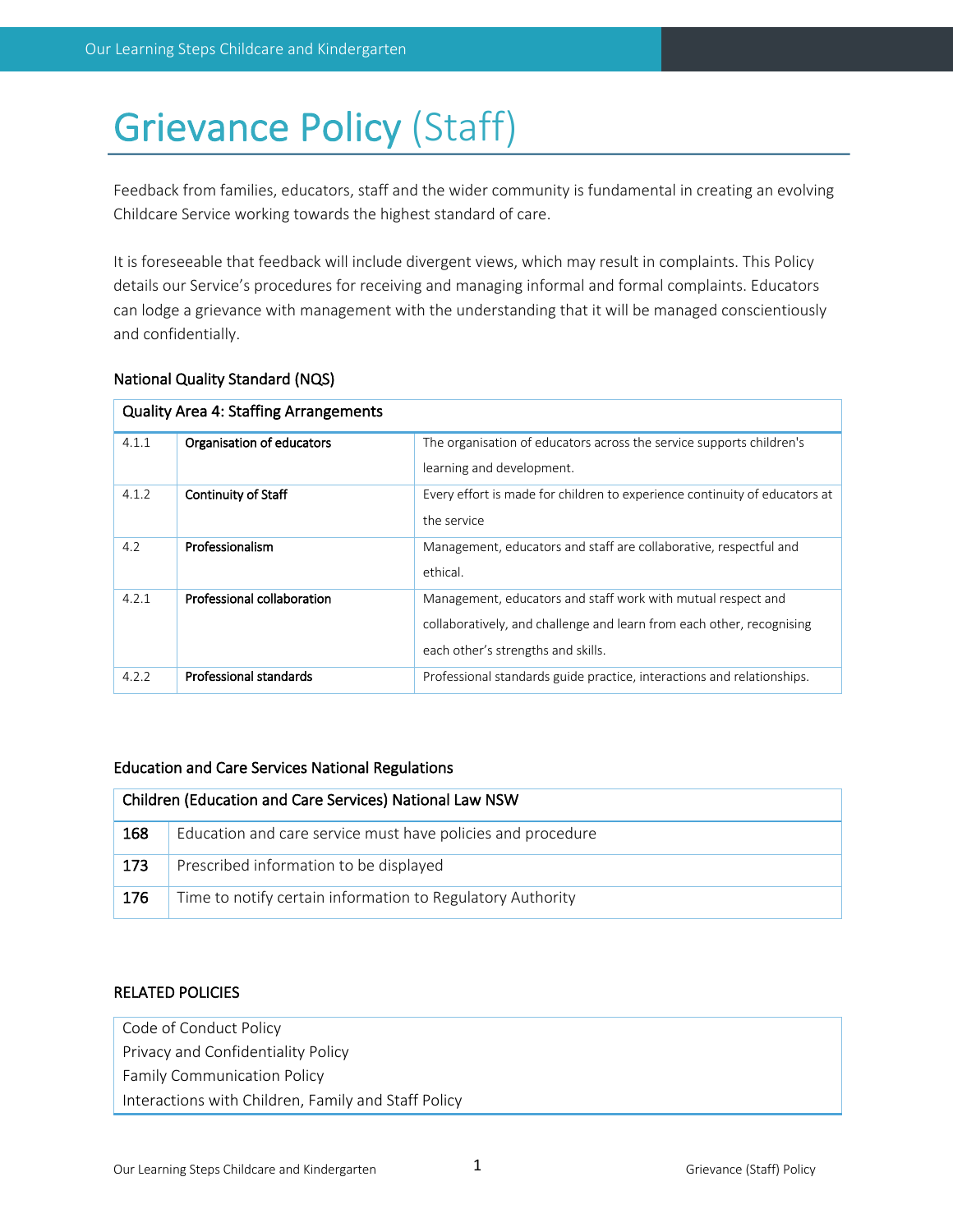Respect for Children Policy Student and Volunteer Workers Policy Responsible Person Policy Grievance Policy (Families)

## PURPOSE

We aim to investigate all complaints and grievances with a high standard of equity and fairness. We believe in team collaboration to ensure a safe, healthy and harmonious work environment.

We will ensure that all persons making a complaint are guided by the following policy values:

- Procedural fairness and natural justice
- Code of ethics and conduct
- Culture free from discrimination and harassment
- Transparent policies and procedures
- Opportunities for further investigation
- Adhering to our service philosophy

## Procedural fairness and natural justice

Our service believes in procedural fairness and natural justice that govern the strategies and practices, which include:

- The right to be heard fairly
- The right to an unbiased decision made by an objective decision maker
- The right to have the decision based on relevant evidence

## **SCOPE**

This policy applies to children, families, staff, management and visitors of the Service.

## IMPLEMENTATION

Grievances can transpire in any workplace. Handling them appropriately is imperative for sustaining a safe, healthy, harmonious and productive work environment. The Grievance Policy ensures that all persons are presented with procedures that:

- Value the opportunity to be heard
- Promote conflict resolution
- Encourage the development of harmonious partnerships
- Ensure that conflicts and grievances are mediated fairly
- Are transparent and equitable

#### Definitions

Complaint: An issue of a negligible nature that can be resolved within 24 hours and does not require a comprehensive investigation. Complaints include a manifestation of discontentment, such as poor service, and any verbal or written complaint directly related to the Centre (including general and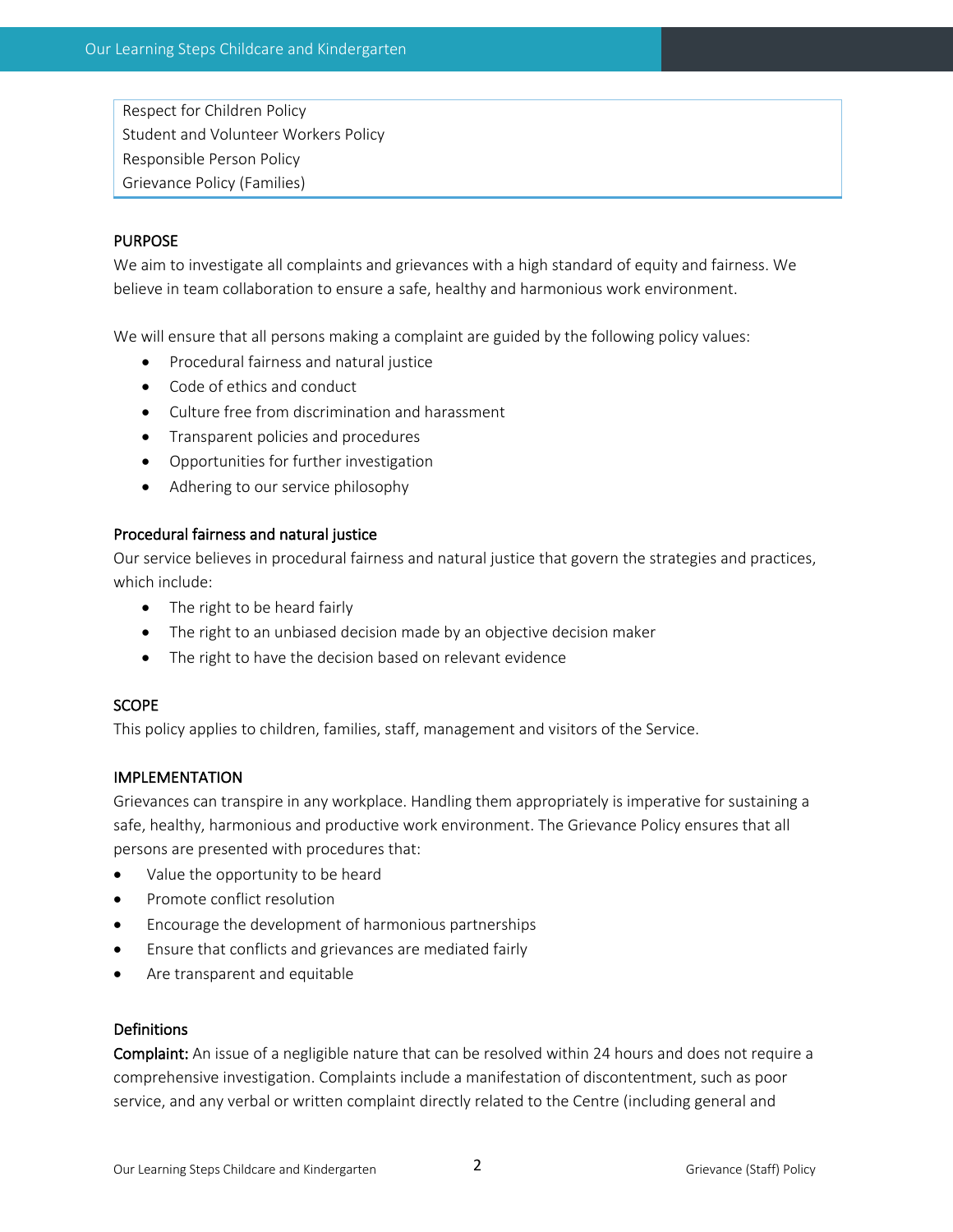notifiable complaints). Complaints do not include staff, industrial or employment matters, occupational health and safety matters (except associated with the safety of children).

Complaints and Grievances Register: Records information about complaints and grievances received at the centre, along with the outcomes. This register must be kept in a secure file, accessible only to educators and Department of Education and Training. The register can provide valuable information to the Approved Provider and Nominated Supervisor of the service to ensure children and family's needs are being met.

Grievance: A grievance is a formal statement of complaint that cannot be addressed immediately and involves matters of a more serious nature. For example: If the service is in breach of a regulation causing injury or possible harm to a child.

Mediator: A person who attempts to make people involved in a conflict come to an agreement.

Mediation: An attempt to bring about a peaceful settlement or compromise between disputants through the objective intervention of a neutral party.

Notifiable complaint: A complaint that alleges a breach of the Regulation and Law, National Quality Standards or alleges that the health, safety or wellbeing of a child at the service may have been compromised. Any complaint of this nature must be reported by the Approved Provider or Nominated Supervisor to the Department of Education and Training within 24 hours of the complaint being made (Section 174(2)(b), Regulation 176(2)(b)).

If the Nominated Supervisor is unsure whether the matter is a notifiable complaint, it is good practice to contact The Department of Education and Training for confirmation. Written reports must include:

- details of the event or incident
- the name of the person who initially made the complaint
- if appropriate, the name of the child concerned and the condition of the child, including a medical or incident report (where relevant)
- contact details of a nominated member of the Grievances Subcommittee
- any other relevant information.

Written notification of complaints must be submitted using the appropriate forms, which can be found on the ACECQA website: www.acecqa.gov.au and logged using NQA ITS (National Quality Agenda IT System).

Serious incident: An incident resulting in the death of a child, or an injury, trauma or illness for which the attention of a registered medical practitioner, emergency services or hospital is sought or should have been sought. This also includes an incident in which a child appears to be missing, cannot be accounted for, is removed from the centre in contravention of the Regulations or is mistakenly locked in/out of the centre premises (Regulation 12).

A serious incident should be documented in an Incident, Injury, Trauma and Illness Record (sample form available on the ACECQA website) as soon as possible and within 24 hours of the incident. The Regulatory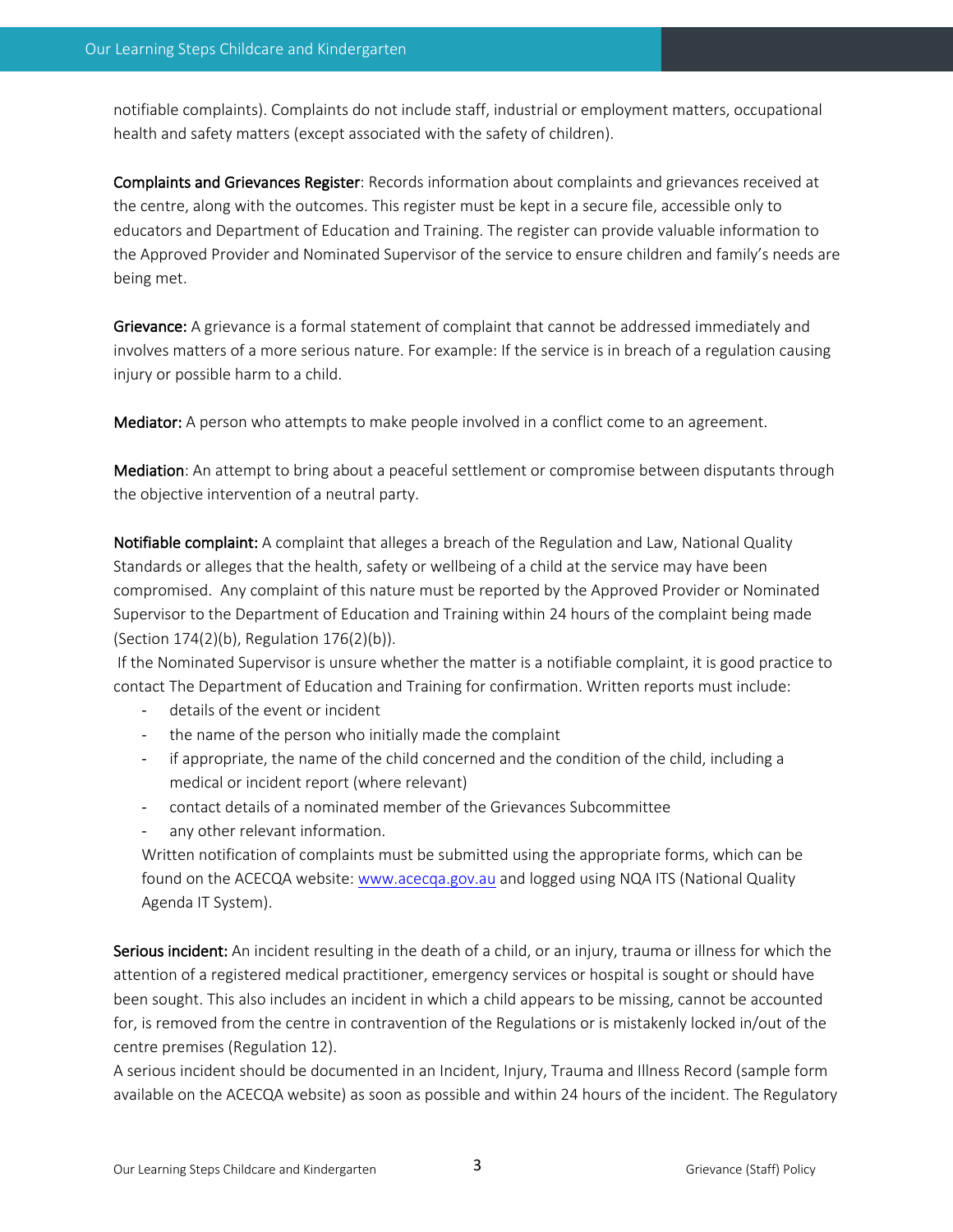Authority must be notified within 24 hours of a serious incident occurring at the centre (Regulation 176(2)(a)). Records are required to be retained for the periods specified in Regulation 183.

We acknowledge that conflict is a natural part of the work environment. It is important that all conflict is resolved. Unresolved conflict can lead to tension; stress; low productivity; bitter relationships; excess time off; ill health; anxiety and many other destructive emotions. When conflict is addressed and handled constructively the outcomes are feelings of relaxation; openness; high productivity; vitality; good health, empowerment; a sense of achievement etc.

Positive communication between educators is vital to the smooth running of the Service and to ensure a positive environment for children. Educators are expected to treat other educators with respect, accept differences and share ideas. It is every staff member's responsibility to contribute to the development of an open, healthy and constructive work environment. All grievances, whether considered minor or not, are to be dealt with promptly, professionally and thoroughly.

The Service's employees are expected to look at conflict in a positive way, ready to learn something new, reflect on good quality practice, improve work relationships and ultimately provide better care and education for children.

Employees are also to be aware of their responsibility in being good role models for children in their handling not only of conflict with work colleagues, but with children, parents and other associates. Employees should regularly reflect on the Code of Ethics- Early Childhood Australia for guidance and direction of appropriate behaviour when dealing with conflict. The Code of Ethics states that all team members should "make every effort to use constructive methods to resolve differences of opinion in the spirit of collegiality."

## Privacy and Confidentiality

• Management and Educators will adhere to our Privacy and Confidentiality Policy when dealing with grievances. However, if a grievance involves a staff member or child protection issues, a government agency may need to be informed.

## Conflict of Interest

It is important for the complainant to feel confident in

- Being heard fairly
- An unbiased decision making process

Should a conflict of interest arise during a grievance or complaints that involves the Approved Provider, Nominated Supervisor or other Management will be nominated as an alternative mediator.

Our service may also engage the resources of an Independent Conflict Resolution Service to assist with the mediation of a dispute. We will ensure that throughout the conflict resolution process the services Code of Conduct must be adhered to.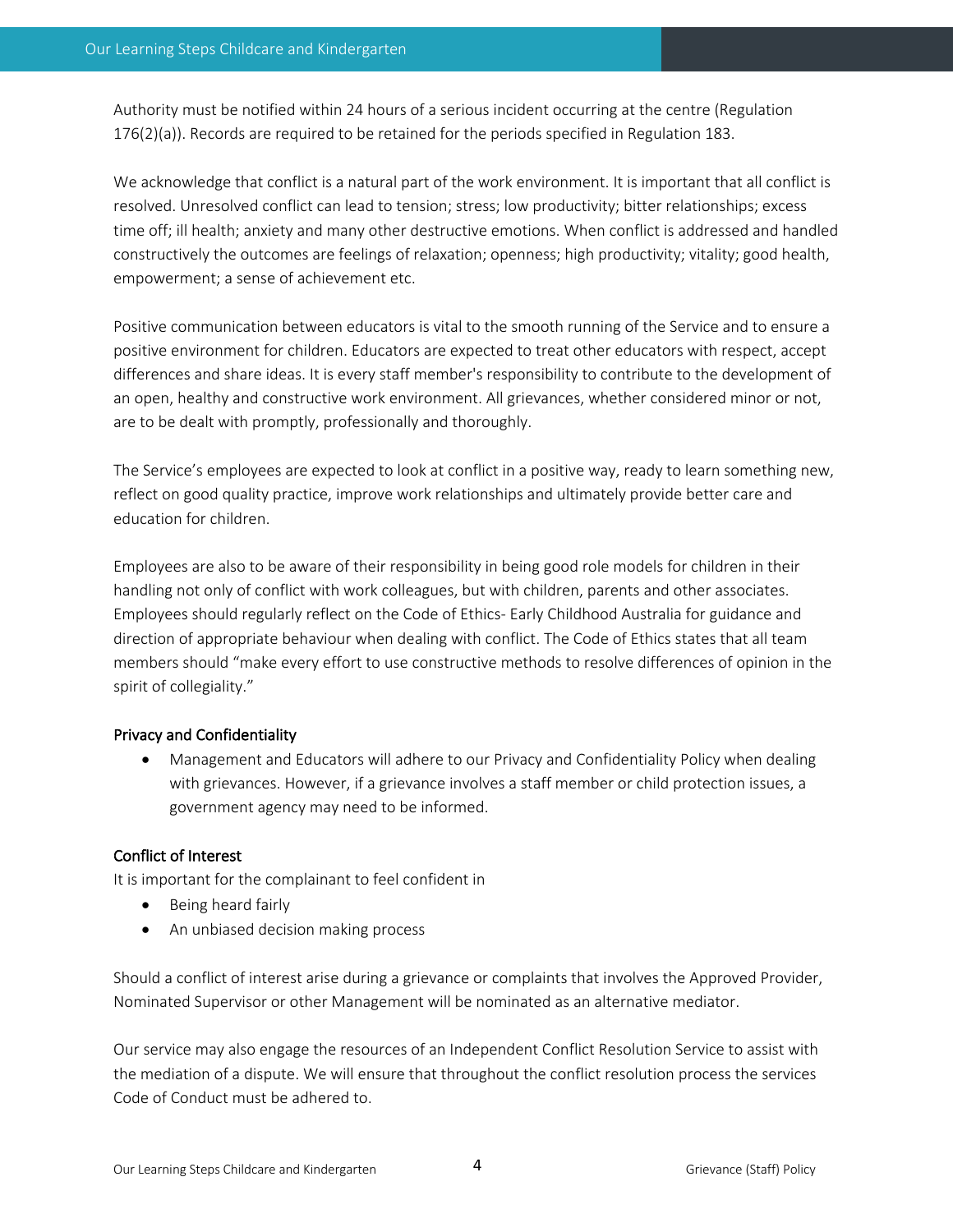#### The Approved Provider/ Nominated Supervisor will:

- Treat all grievances seriously and as a priority
- Ensure grievances remain confidential
- Ensure grievances reflect procedural fairness and natural justice
- Discuss the issue with the complainant within 24 hours of receiving the verbal or written complaint
- Investigate and document the grievance fairly and impartially. This will consist of:
	- Reviewing the circumstances and facts of the complaint (or breach) and inviting all affected parties to provide information where appropriate and pertinent.
	- Discussing the nature of the complaint (or breach) and giving an educator, staff member, volunteer or visitor an opportunity to respond.
	- Permitting them to have a support person present during the consultation (for example: Union Representative, however this does not include a lawyer acting in a professional capacity).
	- Providing the employee with a clear written statement outlining the outcome of the investigation.
- Advise the complainant and all affected parties of the outcome within 7 working days of receiving the verbal or written complaint.
	- Management will provide a written response outlining the outcome and provide a copy to all parties involved.
	- If a written agreement about the resolution of the complaint is prepared, all parties will ensure the outcomes accurately reflects the resolution and sign in agreeance.
- Should management decide not to proceed with the investigation after initial enquiries, a written notification outlining the reasoning will be provided to the complainant.
- Keep appropriate records of the investigation and outcome, and store those records in accordance with our Privacy and Confidentiality Policy and Record Keeping and Retention Policy.
- Monitor ongoing behaviour and provide support as required.
- Ensure the parties are protected from victimisation and Bullying.
- Request feedback on the grievance process using a feedback form.
- Track complaints to identify recurring issues within the Service.
- Notify the Department of Education and Communities within 24 hours if a complaint alleges the safety, health or wellbeing of a child is being compromised.

## Educators, staff, volunteers and visitors will:

- Be aware of the possible ramifications of their actions when dealing with staff issues.
- Raise the grievance or complaint directly with the person they have grievance with in a professional manner and at an appropriate time. Both parties should try to resolve the issue and develop solutions to ensure the problem does not happen again. Discussions should be based on the principles of privacy, confidentiality, respect and open-mindedness, will not involve other educators, staff, volunteers or visitors (e.g. parents) and will take place away from children.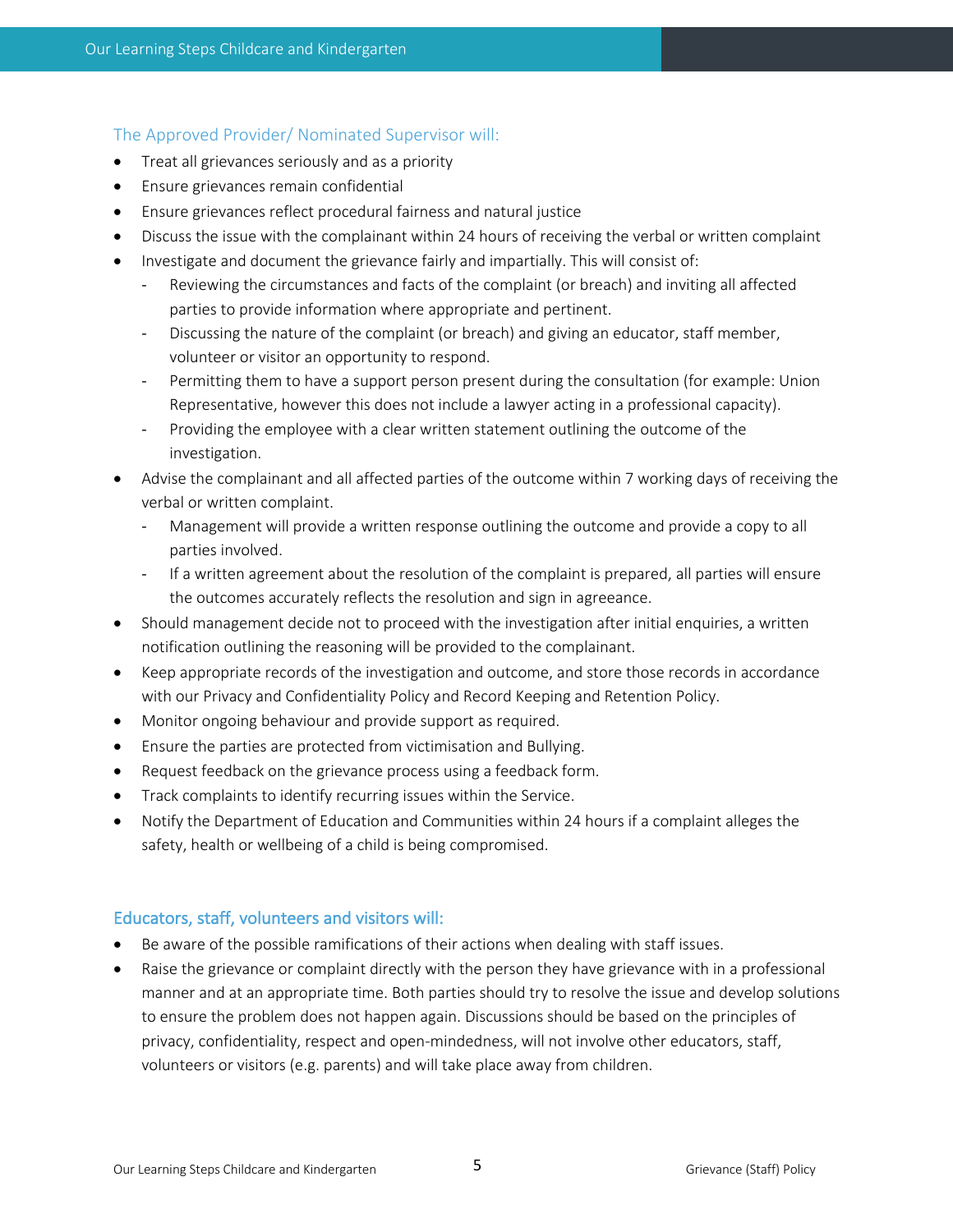- Raise the grievance or complaint with the Approved Provider/Management or Nominated Supervisor. If they are unable to resolve the concern, or feel uncomfortable raising the matter directly with the person concerned. The Approved Provider or Nominated Supervisor (or other manager) may ask for the issue to be put in writing.
- Provide all relevant information, outlining the issue, identifying any other person involved in the problem and any suggested solution.
- Communicate openly about the issue with the relevant parties.
- Raise any grievance involving suspected or actual unlawful activity (including bullying) with the Approved Provider or Nominated Supervisor immediately and privately.
- Maintain confidentiality at all times.
- Maintain professionalism at all times.

When the persons involved cannot resolve the grievance between them in a constructive and professional way the following steps will be followed:

# 1. The aggrieved person is to contact their immediate supervisor (Room Leader, Nominated Supervisor or Licensee) who will act as Mediator.

The Mediator will have an interview with the persons involved and clarify the facts, work out whether advice is needed from other sources, discuss options available and help to formulate a plan of action. If an employee does not feel comfortable in approaching their supervisor, or the conflict is with their immediate supervisor, they can contact the next level of management to act as Mediator.

# 2. If an amicable resolution does not occur at this meeting the Mediator is to present a report to the next level of management outlining:

- The nature of the grievance
- The procedures followed to date
- The solution(s) sought
- The recommended plan of action or resolution
- 3. If an agreement is reached the mediator is to present a report to the next level of management outlining:
- The nature of the grievance
- The procedures followed to date
- The solution(s) agreed upon
- The plan of action to reach this solution and review time if warranted
- A copy of this report is to be provided to all persons involved in the grievance, and a copy is to be retained at the workplace.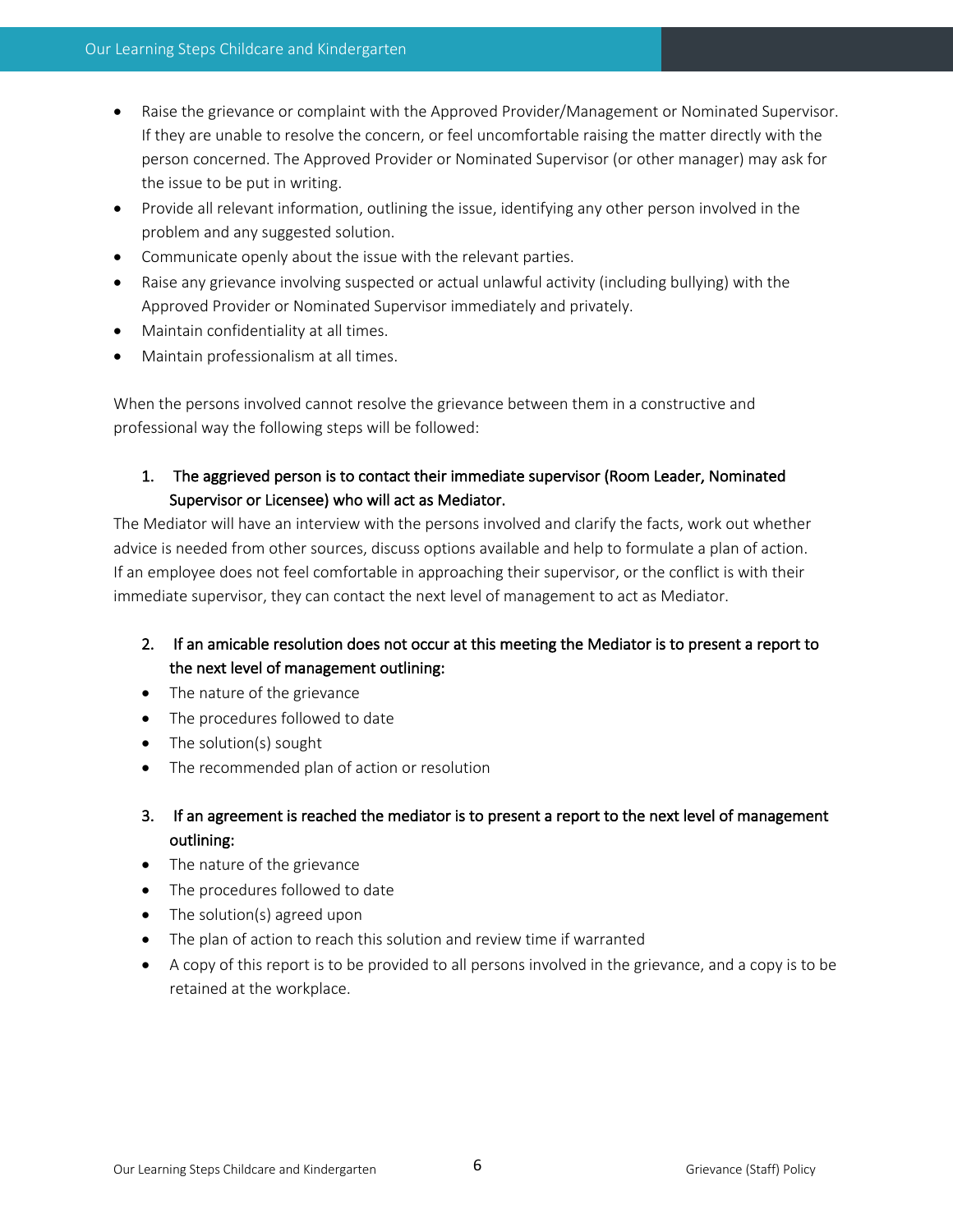#### Grievance Procedures

Harmonious staff relations within the Service largely depend on staff feeling satisfied that their professionalism is being acknowledged by their involvement in appropriate decision-making processes. The quality of industrial relations is likely to be substantially better in a workplace if the decision-making processes adopted, permit staff to have input into decisions, which affect the nature and quality of their professional work.

Management and staff within the organisation will work together to develop and implement appropriate strategies to facilitate consultative and collaborative decision making processes within the workplace. Where staff feel these processes have failed and are in conflict with decisions made by Management, including the Board, the following procedures are to be ensued:

- The aggrieved person(s) is/are to discuss the grievance with their immediate supervisor.
- The supervisor is to report to the Nominated Supervisor/ Licensee of the grievance.
- The Mediator will seek advice as necessary from other sources, (e.g.: unions, Work Cover and funding bodies).
- The Mediator will then advise Management of the possible solutions.

Meetings are to be arranged with the aggrieved person(s) as necessary throughout the process. The outcome of the grievance must be reported to the aggrieved person within a week of the decision.

#### Resolution of Grievances

Grievances are considered resolved when all persons involved agree to a solution, when the cause of the grievance has been removed or resolved, and when arrangements have been made, if appropriate to repair any damage and distress suffered by the persons involved. Strategies agreed upon by both parties are to be put in place to help avoid further conflict.

#### Unresolved Conflict

If resolution of the conflict is unsuccessful after all procedures in Grievance Policy have been followed it may then be necessary to take disciplinary action.

#### Confidentiality

Mediators are to use discretion and to do their utmost to maintain confidentiality. Any breach of this confidentiality could result in a charge of misconduct. However confidentiality cannot be guaranteed in the following situations: if it is considered that someone is in danger, if disciplinary action or criminal investigation might be necessary; or if employer liability might be involved.

No action will be taken against the person about whom a formal complaint is lodged until they are made aware of any allegations so that they may respond.

#### Support Person

A Staff member (members) is able to nominate a support person to attend any meetings with them. This person may be a union representative.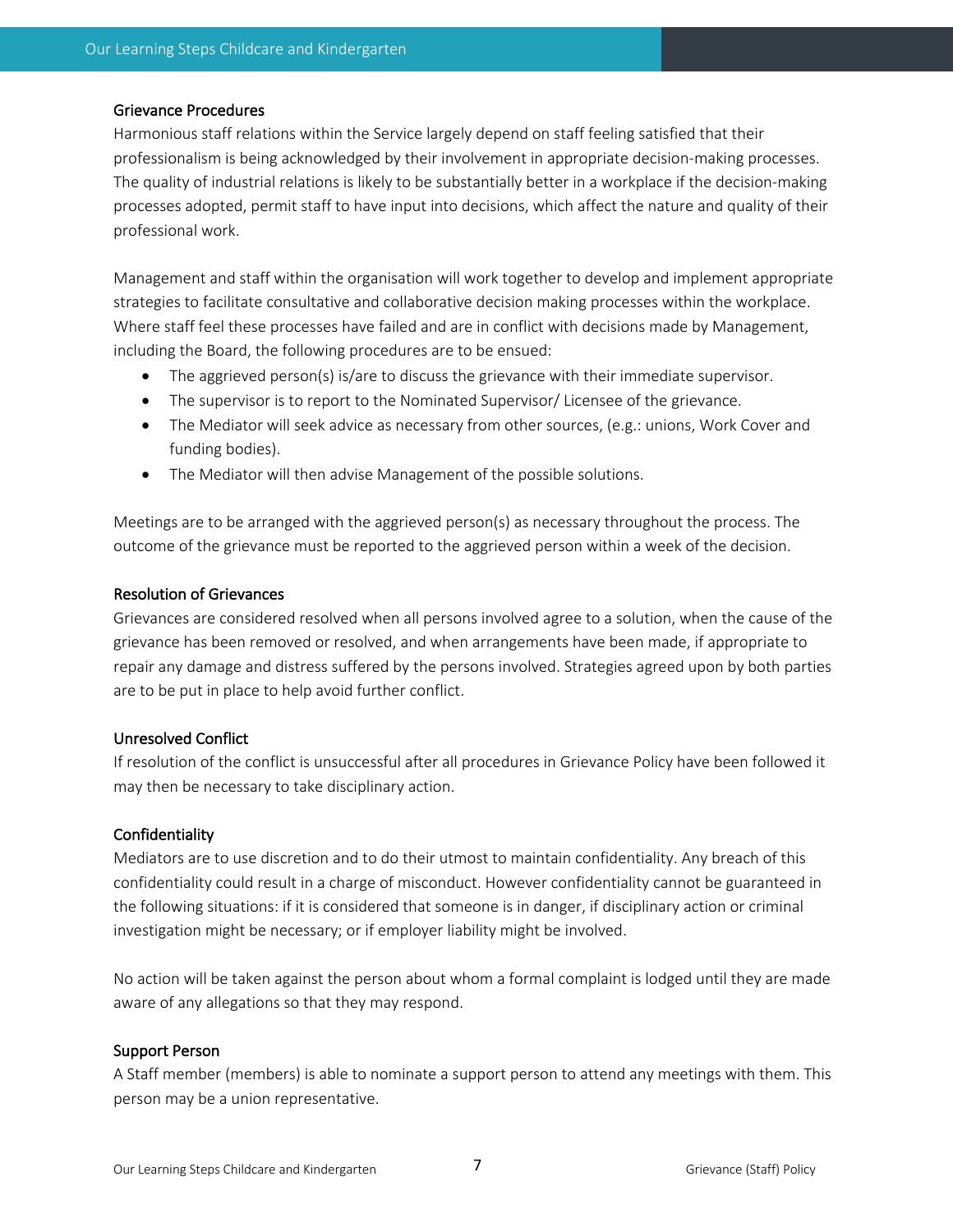# Educators, staff, volunteers and visitors will not:

- Become involved in complaints or grievances that do not concern them.
- Raise complaints with an external complaints body, such as a court or Tribunal, without exhausting our grievance procedures.

#### Source

|   | <b>Education and Care Services National Regulation</b>                                 |
|---|----------------------------------------------------------------------------------------|
|   | http://acecqa.gov.au/                                                                  |
| ٠ | <b>National Quality Standard</b>                                                       |
|   | http://acecqa.gov.au/                                                                  |
|   | <b>ACECQA</b>                                                                          |
|   | http://acecqa.gov.au/                                                                  |
|   | Human Rights and Equal Opportunities Commission                                        |
|   | https://www.humanrights.gov.au/                                                        |
|   | Fair Work Australia                                                                    |
|   | https://www.fairwork.gov.au/                                                           |
|   | Ombudsman                                                                              |
|   | http://www.ombudsman.gov.au/_data/assets/pdf_file/0020/35615/Better-practice-guide-to- |
|   | complaint-handling.pdf                                                                 |
|   | <b>Revised National Quality Standard</b>                                               |

#### Review

| Date Reviewed | <b>Modifications</b>                                                           | <b>Next Policy Review Date</b> |
|---------------|--------------------------------------------------------------------------------|--------------------------------|
| August 2017   | Changes made with the addition to                                              | August 2018                    |
|               | Definitions of terminology to ensure a clear<br>$\overline{\phantom{a}}$       |                                |
|               | understanding when dealing with a compliant                                    |                                |
|               | and grievance.                                                                 |                                |
|               | Maintaining confidentiality and professionalism<br>$\overline{\phantom{a}}$    |                                |
|               | Update of sources and relevant websites<br>$\overline{\phantom{a}}$            |                                |
| October 2017  | Updated the references to comply with the revised<br>National Quality Standard | August 2018                    |